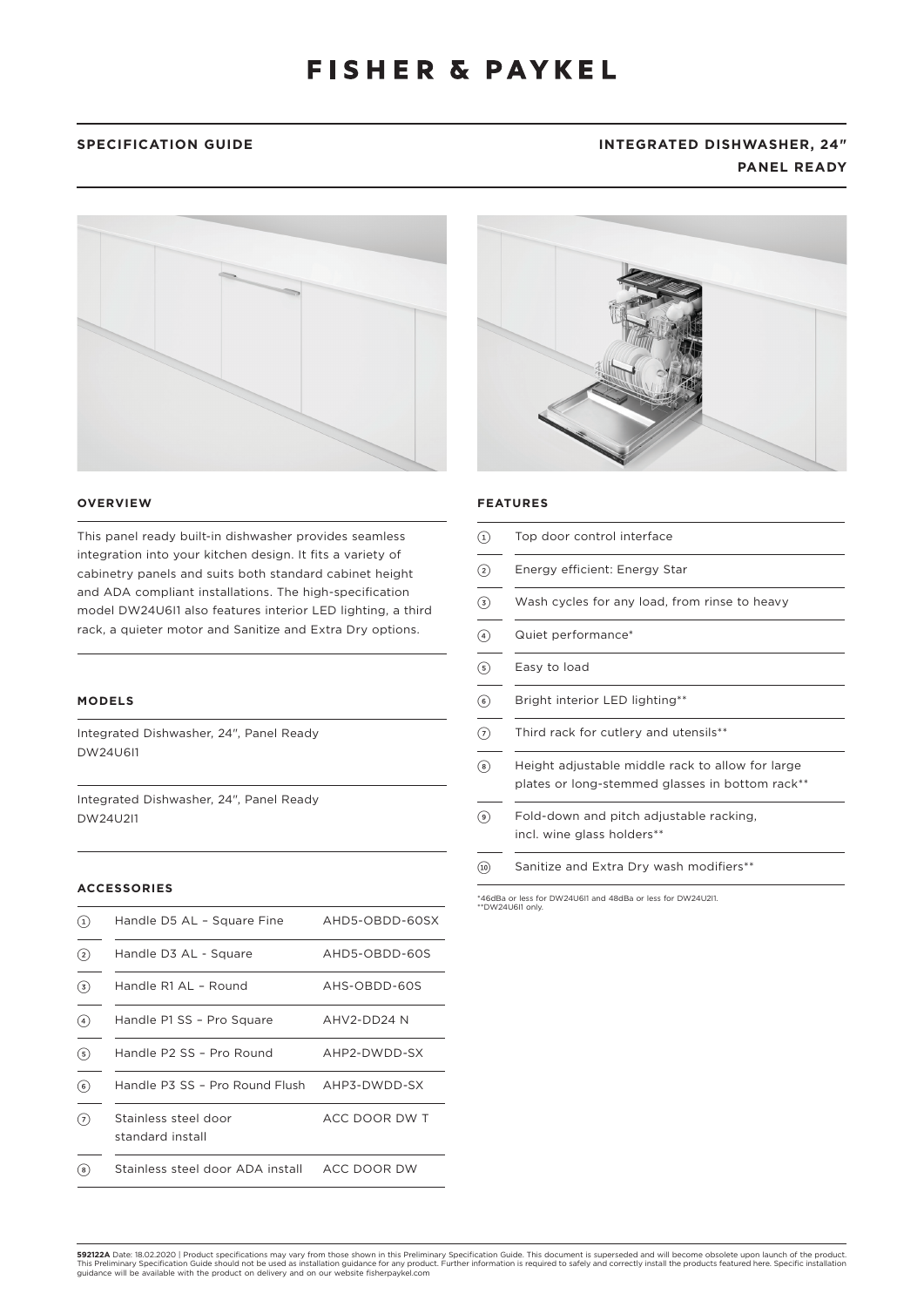# **SPECIFICATION GUIDE INTEGRATED DISHWASHER, 24" ADA CUSTOM DOOR PANEL**

| <b>SPECIFICATIONS</b>               |                                                                           |  |
|-------------------------------------|---------------------------------------------------------------------------|--|
| Model No.                           | DW24U6I1, DW24U2I1                                                        |  |
| <b>Dimensions</b>                   | H 32 5/16-34 5/8" (821-880mm) x<br>W 23 3/4" (603mm) x D* 22 3/4" (579mm) |  |
| Door Clearance**<br>23 7/8" (606mm) |                                                                           |  |
| Weight                              | 92lb (45kg)                                                               |  |
| internal Capacity                   | 14 place settings (DW24U6I1),<br>12 place settings (DW24U2I1)             |  |
| Electrical                          |                                                                           |  |
| Supply                              | 120VAC. 60Hz. 8.9A                                                        |  |
| Service                             | 10-amp circuit                                                            |  |

\*Measured from the front of product, excl. the custom door panel or handle. \*\*Depth of door (widest opening) measured from front of product.

4 15/16" (125mm)

SERVICE OUTLET AT REAR EXTENDS BOTH SIDES, HOSES AND CORDS CAN BE ROUTED TO EITHER OR BOTH.

 $\frac{24^n}{(610mm)}$ 



2" (50mm)

REAR OF CAVITY

**PLUMBING AND ELECTRICAL**

**PRODUCT DIMENSIONS**



PROFILE VIEW ISO VIEW

|                                                | in                        | mm                 |
|------------------------------------------------|---------------------------|--------------------|
| Overall height                                 | min 32 5/16<br>max 34 5/8 | min 821<br>max 880 |
| Overall width*                                 | 233/4                     | 603                |
| Overall depth**                                | 223/4                     | 579                |
| Height of door custom panel                    | 26 1/2 - 28 1/4           | 674-717            |
| Width of door custom panel                     | 23 7/16 - 23 13/16        | $596 - 605$        |
| Depth of door custom panel                     | $5/8 - 3/4$               | $16 - 19$          |
| Depth of toe kick***                           | max <sub>4</sub>          | max 102            |
| Height from floor to bottom<br>of custom panel | $4 - 8$                   | 100-200            |

Note: Toe kick panel to be manufactured and fitted by cabinetmaker (can be panel or continuous).<br>"Excl. side seals.<br>"Excl. the custom door panel or handle, to be manufactured and fitted by cabinetmaker.<br>\*\*"Relies on 3/4" (

this measurement.

**CAVITY DIMENSIONS: ADA INSTALLATION**



|                                                              | in         | mm      |
|--------------------------------------------------------------|------------|---------|
| Overall height of cavity                                     | min 32 3/8 | min 822 |
|                                                              | max 34 5/8 | max 880 |
| Overall width of cavity*                                     | 24         | 610     |
| Overall depth of cavity (incl.<br>3/4" [19mm] custom panels) | 24         | 610     |

\*Side seals accommodate this cavity width range.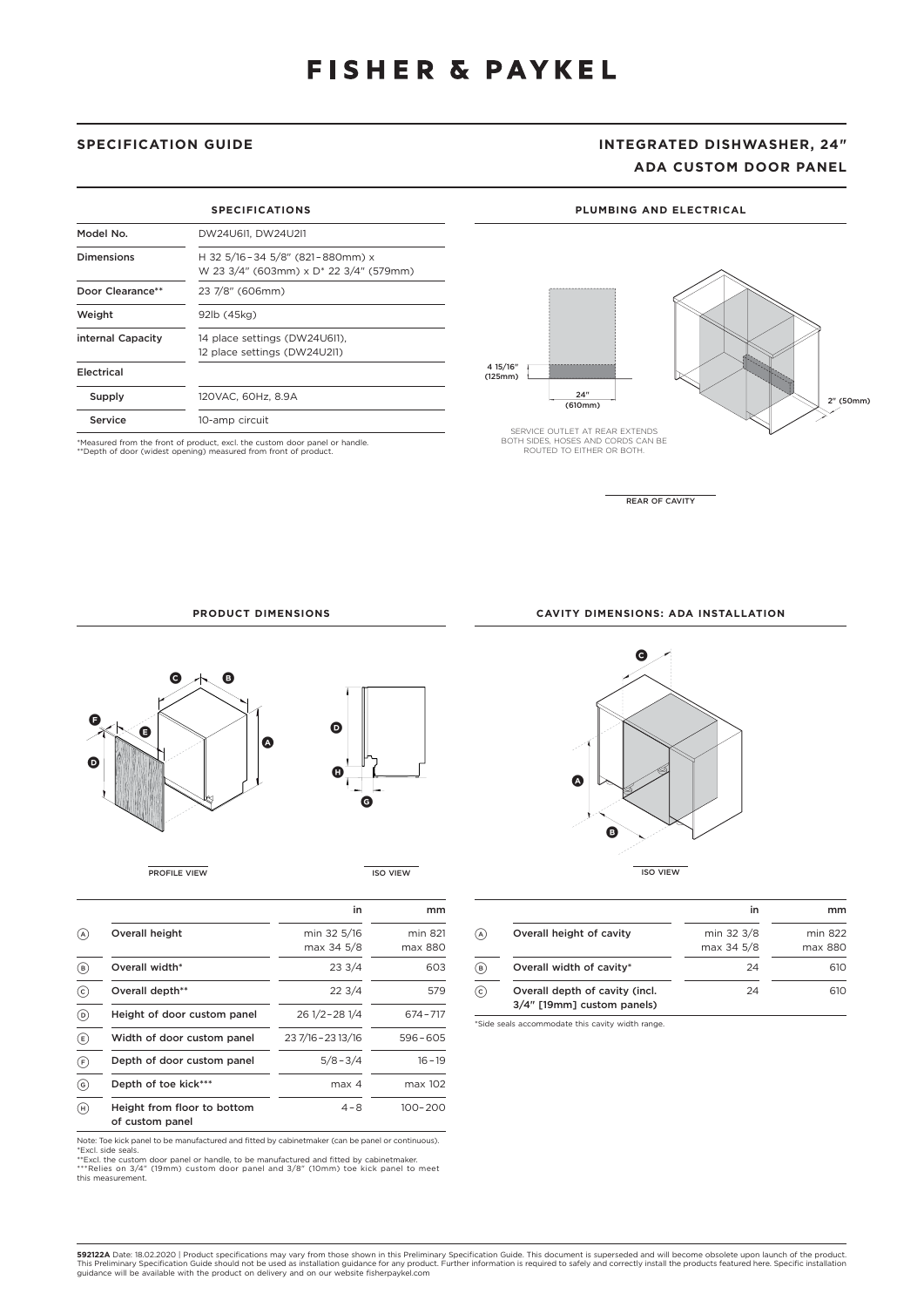## **SPECIFICATION GUIDE INTEGRATED DISHWASHER, 24"**

## **ADA, STAINLESS STEEL ACCESSORY DOOR PANEL (82085)**

| <b>SPECIFICATIONS</b> |                                                                                      |  |
|-----------------------|--------------------------------------------------------------------------------------|--|
| Model No.             | DW24U6I1. DW24U2I1                                                                   |  |
| <b>Dimensions</b>     | H 32 5/6-34 5/8" (821-880mm) x<br>W 23 3/4" (598mm) x D <sup>*</sup> 22 3/4" (579mm) |  |
| Door Clearance**      | 23 7/8" (606mm)                                                                      |  |
| Weight                | 92lb (45kg)                                                                          |  |
| internal Capacity     | 14 place settings (DW24U6I1),<br>12 place settings (DW24U2I1)                        |  |
| Electrical            |                                                                                      |  |
| Supply                | 120VAC. 60Hz. 8.9A                                                                   |  |
| Service               | 10-amp circuit                                                                       |  |

\*Measured from the front of product, excl. the accessory door panel or handle. \*\*Depth of door (widest opening) measured from front of product, excl. the accessory door panel or handle.

### **PLUMBING AND ELECTRICAL**



REAR OF CAVITY

**PRODUCT DIMENSIONS**



**PROFILE VIEW ISO VIEW** 

|                                    |                                                        | in                        | mm                 |
|------------------------------------|--------------------------------------------------------|---------------------------|--------------------|
| (A)                                | Overall height                                         | min 32 5/16<br>max 34 5/8 | min 821<br>max 880 |
| (в)                                | Overall width*                                         | 233/4                     | 603                |
| $\left( c\right)$                  | Overall depth**                                        | 223/4                     | 579                |
| @                                  | Height of accessory door                               | 28 1/8                    | 714                |
| $\circled{\scriptstyle\mathrm{E}}$ | Width of accessory door                                | 23 7/16                   | 595                |
| (F)                                | Depth of accessory door                                | 3/4                       | 19                 |
| (ව)                                | Depth of toe kick***                                   | max 4                     | max 102            |
| (H)                                | Height from floor to bottom<br>of accessory door panel | $4 - 63/8$                | 100-160            |

Note: Toe kick panel to be manufactured and fitted by cabinetmaker (can be panel or continuous).<br>"Excl. side seals.<br>"Excl. sithe accessory door panel or handle, to be manufactured and fitted by cabinetmaker.<br>\*\*\* Relies on

this measurement.

**CAVITY DIMENSIONS: ADA INSTALLATION**



|                                                                        | in                       | mm                 |
|------------------------------------------------------------------------|--------------------------|--------------------|
| Overall height of cavity                                               | min 32 3/8<br>max 34 5/8 | min 822<br>max 880 |
| Overall width of cavity*                                               | 24                       | 610                |
| Overall depth of cavity<br>(incl. 3/4" [19mm] accessory<br>door panel) | 24                       | 610                |

\*Side seals accommodate this cavity width range.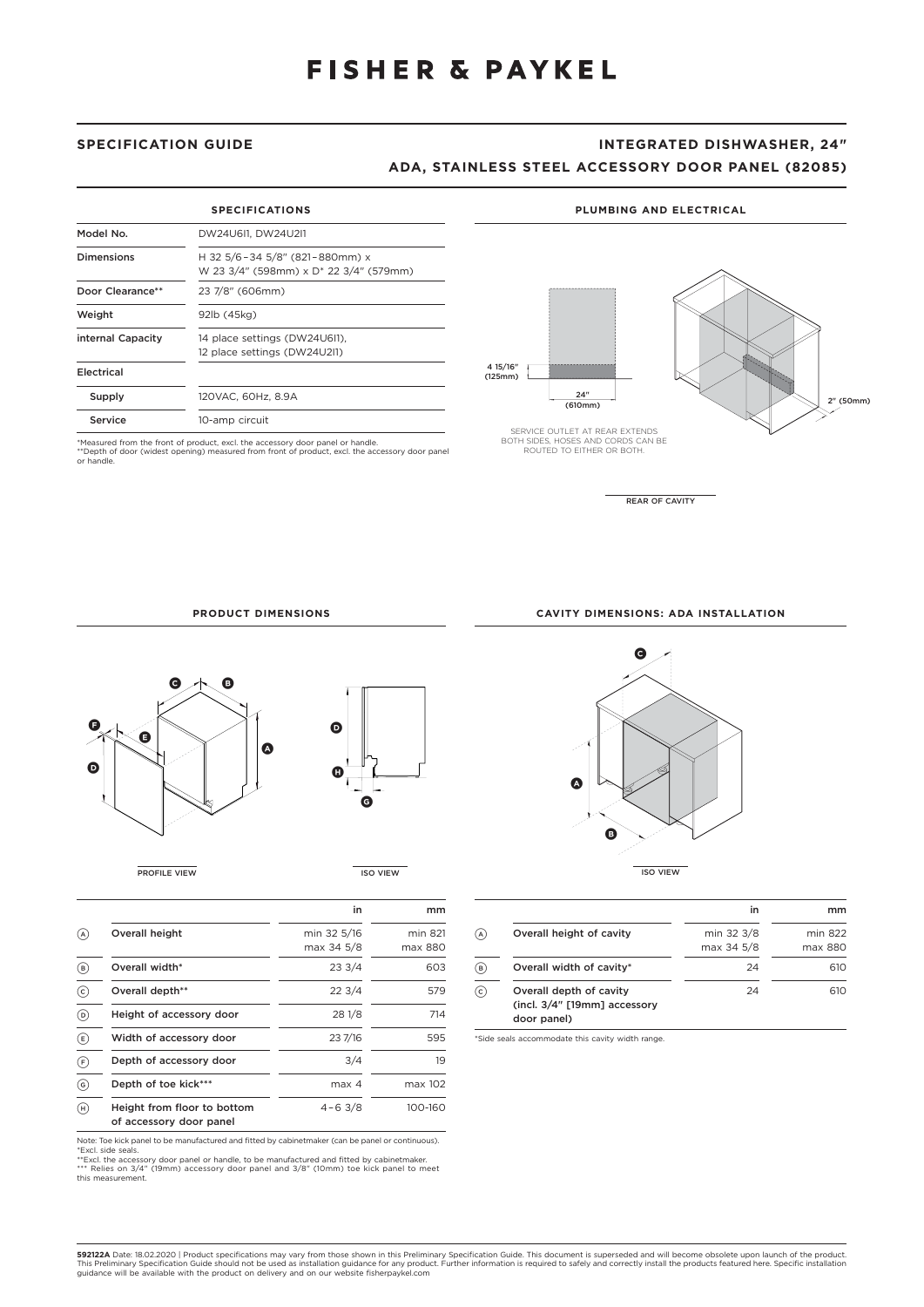# **SPECIFICATION GUIDE INTEGRATED DISHWASHER, 24" STANDARD CUSTOM DOOR PANEL**

2" (50mm)

### **PLUMBING AND ELECTRICAL**

| <b>SPECIFICATIONS</b>               |                                                                                  |  |
|-------------------------------------|----------------------------------------------------------------------------------|--|
| Model No.                           | DW24U611, DW24U211                                                               |  |
| Dimensions                          | H 34-36 1/2" (864-927mm) x<br>W 23 3/4" (603mm) x D <sup>*</sup> 22 3/4" (579mm) |  |
| Door Clearance**<br>25 5/8" (651mm) |                                                                                  |  |
| Weight                              | 92lb (45kg)                                                                      |  |
| internal Capacity                   | 14 place settings (DW24U6I1),<br>12 place settings (DW24U2I1)                    |  |
| Electrical                          |                                                                                  |  |
| Supply                              | 120VAC, 60Hz, 8.9A                                                               |  |
| Service                             | 10-amp circuit                                                                   |  |

\*Measured from the front of product, excl. the custom door panel or handle.<br>\*\*Depth of door (widest opening) measured from front of product, excl. the custom door panel or<br>handle, to be manufactured and fitted by cabinetma

SERVICE OUTLET AT REAR EXTENDS BOTH SIDES, HOSES AND CORDS CAN BE ROUTED TO EITHER OR BOTH.

 $\frac{24^n}{(610mm)}$ 

4 15/16" (125mm)

REAR OF CAVITY

### **PRODUCT DIMENSIONS**



|                           |                                                | in                   | mm                 |
|---------------------------|------------------------------------------------|----------------------|--------------------|
| (A)                       | Overall height                                 | min 34<br>max 36 1/2 | min 864<br>max 927 |
| (B)                       | Overall width*                                 | 233/4                | 603                |
| $\odot$                   | Overall depth**                                | 223/4                | 579                |
| $\circ$                   | Height of custom door panel***                 | 28 1/4 - 30 1/4      | $717 - 769$        |
| $\left(\mathsf{E}\right)$ | Width of custom door panel                     | 23 7/16 - 23 13/16   | $596 - 605$        |
| (F)                       | Depth of custom door panel                     | $5/8 - 3/4$          | $16 - 19$          |
| $\binom{6}{}$             | Depth of toe kick****                          | max <sub>4</sub>     | max 102            |
| (H)                       | Height from floor to bottom<br>of custom panel | $4 - 8$              | $100 - 200$        |

Note: Toe kick panel to be manufactured and fitted by cabinetmaker (can be panel or continuous).<br>\*Excl. side seals.<br>\*\*Excl. the custom door panel or handle, to be manufactured and fitted by cabinetmaker.<br>\*\*\*Custom door pan this measurement.

**C B A PROFILE VIEW ISO VIEW ISO VIEW ISO VIEW ISO VIEW ISO VIEW ISO VIEW** 

|                                                              | in         | mm      |
|--------------------------------------------------------------|------------|---------|
| Overall height of cavity                                     | $min$ 34   | min 864 |
|                                                              | max 36 1/2 | max 927 |
| Overall width of cavity*                                     | 24         | 610     |
| Overall depth of cavity (incl.<br>3/4" [19mm] custom panels) | 24         | 610     |

\*Side seals accommodate this cavity width range. Note: For taller installations an infill bracket will be supplied to cleanly cover gap between top of DW to benchtop.

**CAVITY DIMENSIONS: STANDARD INSTALLATION**